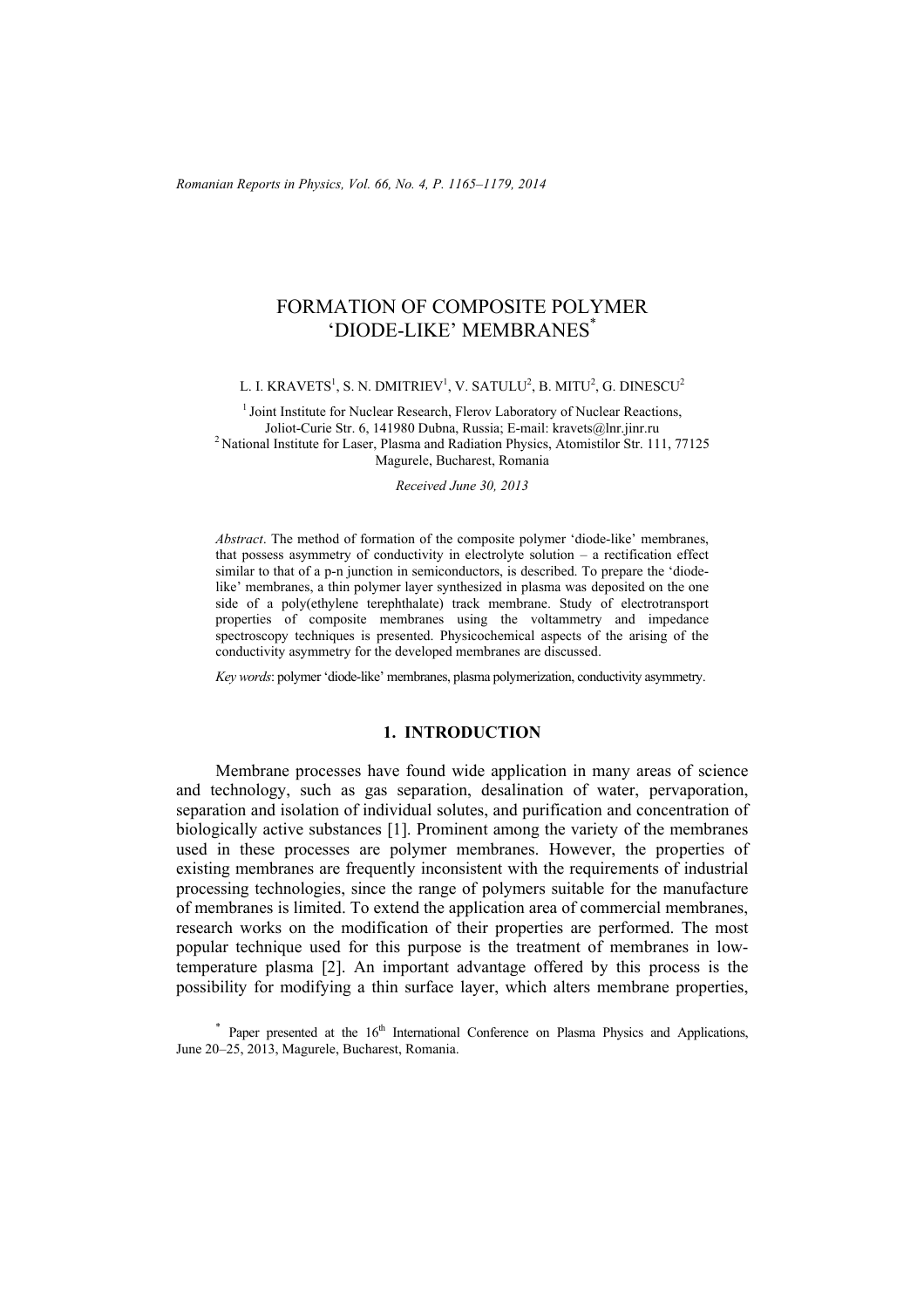namely, the adsorption, transport, and selectivity properties. This possibility substantially extends the application area of membranes. The bulk of the membrane matrix remains intact in this case, which is undoubtedly very important from the viewpoint of retention of its mechanical and physicochemical properties.

The low-temperature plasma treatment entails a number of physicochemical processes, depending of the discharge type and the nature of the plasma-forming gas, which make it possible to control in the targeted mode the structure and the chemical composition of the surface of polymer membranes. When various organic vapors are used for the plasma treatment of membranes, a thin polymer film is deposited on their surface as a result of polymerization. In this case, composite membranes consisting of the porous substrate (parent membrane) and a plasma deposited polymer layer are produced. Depending on the plasma treatment time and the pore diameter of the parent membrane, composite ultra-, nanofiltration and reverse-osmosis membranes can be obtained. In the latter case, a thin polymer layer, which completely covers the pores, is deposited on the membrane surface. The possibility for controlling the thickness of the plasma-deposited layer, which determines the selective properties of membranes, and a wide choice of organic compounds suitable for this process make this method especially promising. Note that the structure and properties of the plasma-deposited polymer layer substantially differ from those of the polymer obtained by conventional chemical polymerization processes. Macromolecules of a conventional polymer are composed of repeating units of the reactant monomer and are quite mobile in the surface layer. The polymer obtained in plasma has a highly cross-linked structure in which the mobility is retarded. This determines characteristic changes in the transport properties of plasma modified membranes and, first of all, their permeability for water and selectivity.

The surface properties of composite membranes obtained *via* plasma polymerization depend on the chemical compound used. For example, when hydrocarbons or fluorinated organic compounds are used as a plasma-forming gas, a hard, chemically resistant polymer film without functional groups is formed [3, 4]. This treatment makes it possible to prepare hydrophobic composite membranes, which are widely used in distillation processes. Plasma modification of membranes in a mixture of hydrocarbons with nitrogen leads to the incorporation of nitrogen atoms into the polymer film though the formation of nitrogen-carbon bonds [5, 6]. As a result, the membrane surface acquires the hydrophilic character. For example, the treatment of a polytetrafluoroethylene membrane, which had an initial water contact angle (Θ) of 126°, in an acetylene-nitrogen plasma caused a decrease in Θ to 34° [5]. This significantly improved the hydrodynamic properties of the produced composite membrane. Improvement in the hydrodynamic properties of a poly(ethylene terephthalate) (PET) membrane was observed after the deposition of a thin polymer film onto its surface in cyclohexane-nitrogen plasma [6]. A decrease in the concentration of COOH-groups on the surface did not result in a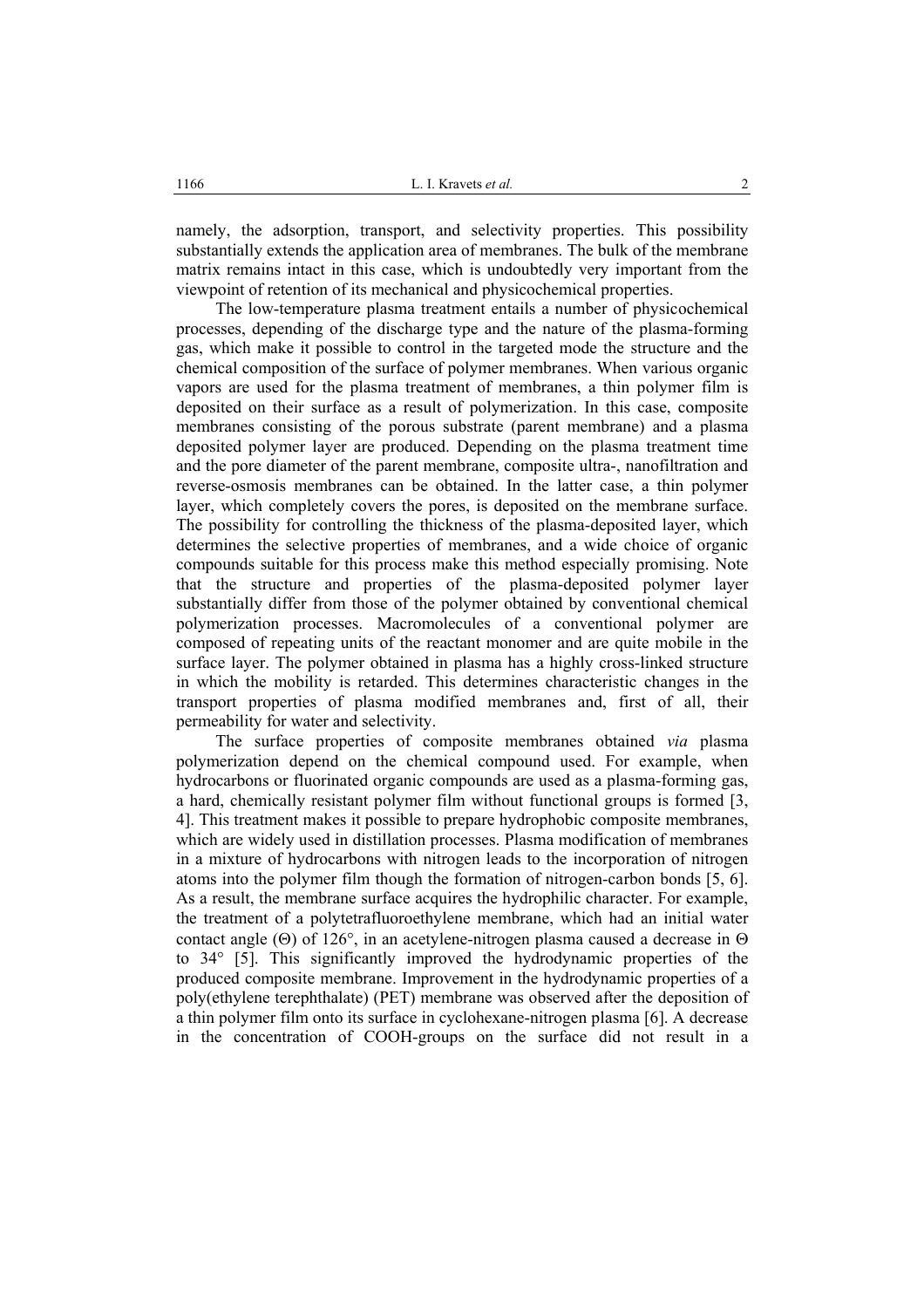considerable decline in the water permeability of the modified membrane; thus, the volume of the filtrate was increased. When acrylic acid is used for polymer layer deposition, hydrophilic composite membranes with a high concentration of carboxyl groups in the surface layer are formed [7–9]. The surface wettability of the membranes substantially increases in this case; in addition, membranes manufactured in this way exhibit a high cation-exchange capacity and permselectivity. During membrane treatment in allylamine, butylamine, dimethylaniline, plasma, a polymer film with nitrogen-containing functional groups  $(NH<sub>2</sub>, NH.$  etc.) is deposited on the surface  $[10-12]$ . Such composite membranes have a hydrophilic surface and are characterized by high biocompatibility with blood and a decreased protein adsorption from solutions. When a poly(vinylidene fluoride) membrane is treated in mixed tetramethylsilane-ammonia plasma, an organosilicon film containing a considerable amount of amino groups is deposited on the surface [13]. This results in a composite membrane with a high anionexchange capacity and permselectivity. Polymer film deposition on the membrane surface in allyl alcohol plasma improves the hydrodynamic properties of the obtained hydrophilic composite membranes [14, 15]. In addition, a high concentration of hydroxyl groups in the surface layer noticeably enhances the immobilization of biologically active compounds.

In this paper, the structure and electrotransport properties of track membrane (TM) from poly(ethylene terephthalate) modified by plasma polymerization method have been investigated. Pyrrole and acetylene were used as monomers to obtain the polymer layer on the membrane surface. The poly(ethylene terephthalate) track membrane (PET TM) was chosen for the study because it has possesses excellent material properties and is characterized by the presence of cation-exchange carboxyl groups on the surface. Moreover, the pores of PET TM are cylindrical channels, cross-sections of which are practically independent of the depth. This allows use of PET TM as a model system in theoretical description of the mass transfer processes across the membranes. Pyrrole was chosen as a monomer due to opportunity of obtaining a polymer layer with nitrogen-containing functional groups which can exchange the anions. Acetylene was chosen as a monomer due to the possibility of obtaining a polymer coating containing no anion-active functional groups.

## **2. EXPERIMENTAL**

In the present experiments, PET TM with an effective pore diameter of 125 nm (pore density of  $10^9$  cm<sup>-2</sup>) was used. To produce the membrane, poly(ethylene terephthalate) film with a thickness of 10.0 µm (Lavsan, Russia) was irradiated by krypton positive ions, accelerated to  $\sim 1$  MeV/nucleon at the cyclotron. Then the ion-irradiated film was additionally sensitized by ultraviolet radiation from a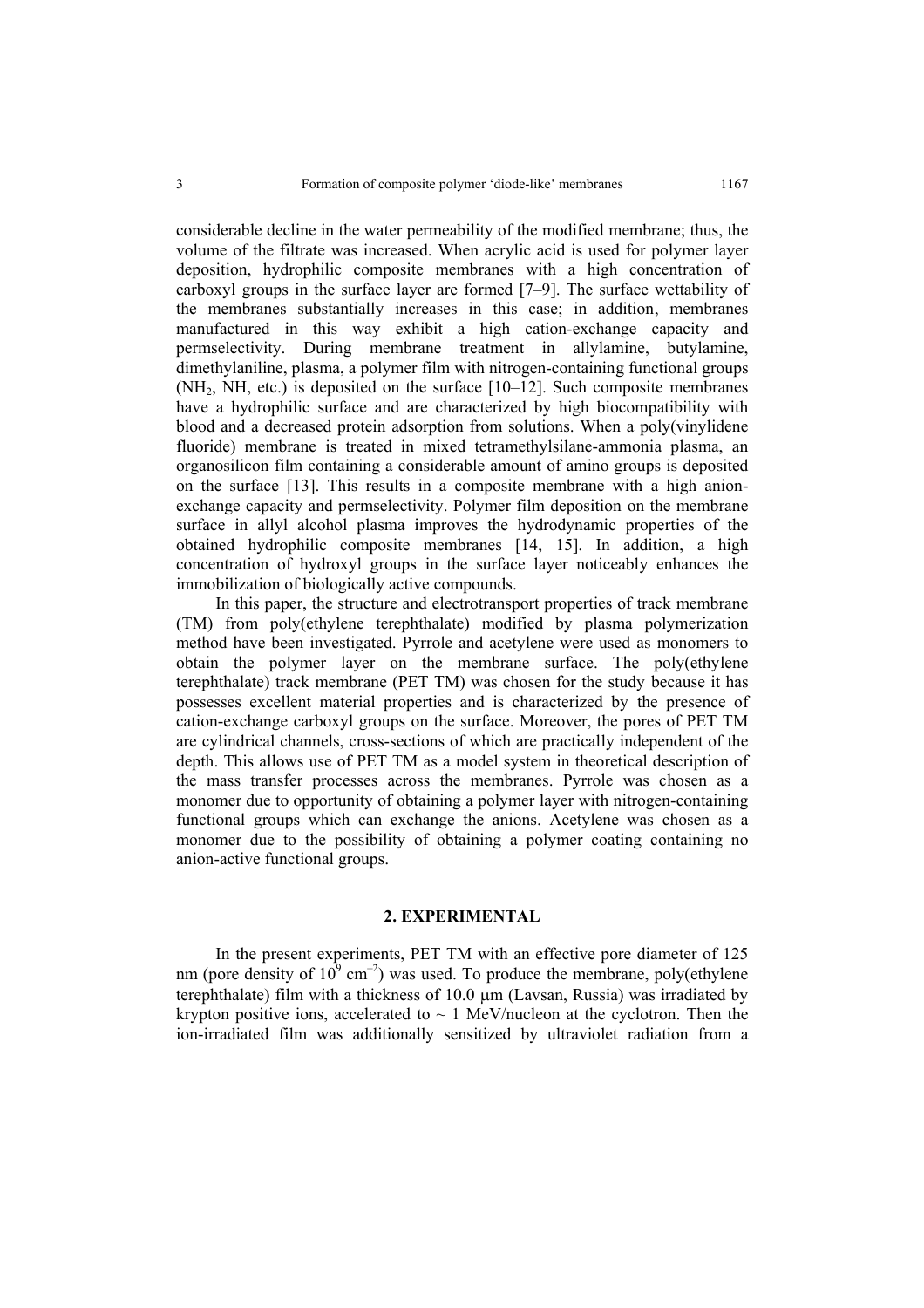source (LE-30 lamp, Russia) that provided about 3 W⋅m<sup>-2</sup> of electromagnetic power in the range of 280-315 nm on the specimen surface. Chemical etching of the latent tracks to obtaining the pores of the required size was performed in an alkaline (NaOH) aqueous solution with concentration of 1.0 mol/L at  $80^{\circ}$ C for 5 min. The technique to produce the track membranes is described in more detail in [16].

The deposition of the plasma polymerized films on the membrane surface was done in a plasma-chemical reactor using a RF-discharge in a parallel plate configuration at the frequency of 13.56 MHz. Pyrrole and acetylene (99% purity specified for synthesis applications) from the Aldrich Chemical Co. were used as monomers for plasma polymerization. Disk-shaped membrane samples, with an area of 56 cm<sup>2</sup>, were positioned on the grounded electrode at a 4 cm distance from the powered electrode. Before treatment, the chamber was vacuumed down to a residual pressure of 6.5 Pa. The discharge power was 20 W in all experiments. The gas pressure for the deposition of polymer film from pyrrole vapors was 90 Pa and from acetylene was 12 Pa. Argon was used as a carrier gas. Only one side of the membrane was subjected to the plasma treatment. The deposition time was varied. The scheme of a plasma-chemical setup and treatment technique are described in detail in [7].

The chemical composition of the polymers obtained by plasma polymerization of organic compounds was studied by X-ray photoelectron spectroscopy (XPS) and FTIR-spectroscopy. The XPS spectra were recorded with a Riber SIA-100 spectrometer using the MAC-2 analyzer ( $MgK_{\alpha}$ , 100 W). The positions of peaks (the binding energy values) were calibrated to the  $C_{1s}$  standard peak (285.0 eV) [17]. FTIR reflection spectra were measured on a Bruker Equinox 50S Fouriertransform IR spectrometer with a MIRacle<sup>TM</sup> single reflection horizontal ATR attachment, using a ZnSe crystal, over the range  $400-4000$  cm<sup>-1</sup>; data of 500 scans were collected with a scanning step size of  $2 \text{ cm}^{-1}$ . The absorption bands were referenced according to [18]. In order to record the XPS and FTIR-spectra of the plasma polymers, the polymers were deposited on a  $10\times15$  mm silicon plate.

The characteristics of the initial membranes and modified ones were determined through a series of complementary procedures. The amount of polymer deposited on the membrane surface was determined gravimetrically on the basis of the sample mass gain. The change in the membrane thickness was measured with an electronic counter of thickness Теsа Unit (Austria). The gas flow rate through the membranes was determined at an adjusted pressure drop by a float-type flow meter. From the obtained data, the gas-dynamical pore diameter (an effective pore diameter) was calculated using the Knudsen equation as described in [19]. The error of measurements of the effective pore diameter did not exceed 2%. The study of the membrane microstructure and the definition of the pore diameter on the membrane surface was conducted by SEM using a JSM-840 (JEOL, Japan). Before scanning, a thin layer of gold was deposited by thermal evaporation in a vacuum. The changing of the membrane surface properties was evaluated by static contact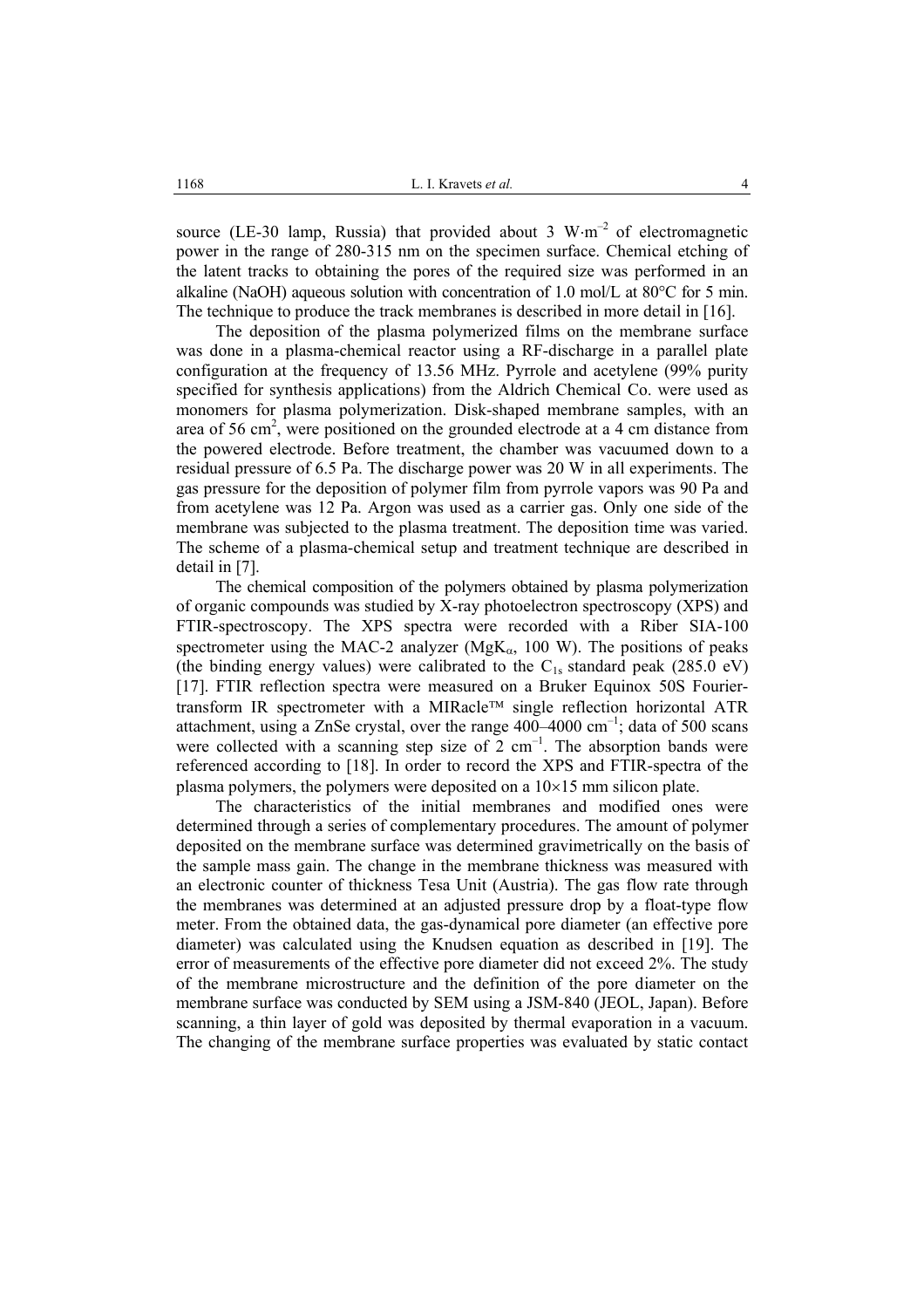angle measurements at room temperature based on a sessile drop method [20] using a goniometer (Rame-Hart, Model NRL 100) equipped with a digital camera and a programmable system. Double distilled water was used as a test liquid. The average value was obtained from at least six measurements tested for each membrane sample. The measurement accuracy was  $\pm 1^{\circ}$ .

The electrotransport properties of membranes have been investigated by voltammetry and impedance spectroscopy [21] measurements. Current-voltage characteristics of the membranes were measured in the dc mode over the range of  $-1$  to  $+1$  V using a computer-controlled potentiostat Elins P-8S (Russia) on a scan rate of 50 mV/s. The membranes conductivity was measured by an impedance meter Z-3000X (Russia) in the frequency range 10 Hz  $-$  3 MHz with signal amplitude of 20 mV at a temperature of  $23 \pm 1$ °C. For the measurements of the current-voltage curves and impedance spectra a two-chambered cell with Ag/AgCl electrodes, containing a water solution of potassium chloride (KCl) of identical concentration on both sides of the membrane was used. The concentration of KCl ranged from  $10^{-4}$  to 1 mol/L. Prior to measurements, the samples were held in the electrolyte solution for 30 min.

#### **3. RESULTS AND DISCUSSION**

The parameters of the membrane subjected to the plasma are presented in Table 1. The results show an increase of membrane mass during plasma treatment due to deposition of a polymer obtained by pyrrole or acetylene polymerization. The membrane thickness increases and the effective pore diameter decreases in this process. This points to polymer deposition both on the membrane surface and on the walls of its pores. Electron-microscopic research of the surface of modified membranes (Fig. 1) shows that deposition of the polymers occurs predominantly on the sample surface. Herewith for the membranes treated for the short time, only a negligible decrease in the effective pore diameter on the surface are observed (Table 1). However the pores on the membrane surface are open in this case because the thickness of the deposited polymer layer it is small enough (Fig. 1b and d). From the electron microscopy data, it also follows that the pore diameter on the untreated side remains unchanged relative to the initial value (Fig. 1f). An increase in the plasma treatment time leads to an increase in the thickness of the deposited polymer layer. Examination of the surface (Fig. 1c and e) and crosssection (Fig. 2c and e) of such membranes with the help of electron microscopy shows that a plasma polymer layer completely covering pores is formed on its surface. Herewith, gas permeability of the membrane decreases considerably (Table 1). The performed calculations show that the effective pore diameter of the composite membrane formed in this process is 35 nm. This means that the pore diameter in the plasma-deposited polymer layer is much lower than the pore diameter in the initial membrane and is apparently only several nm.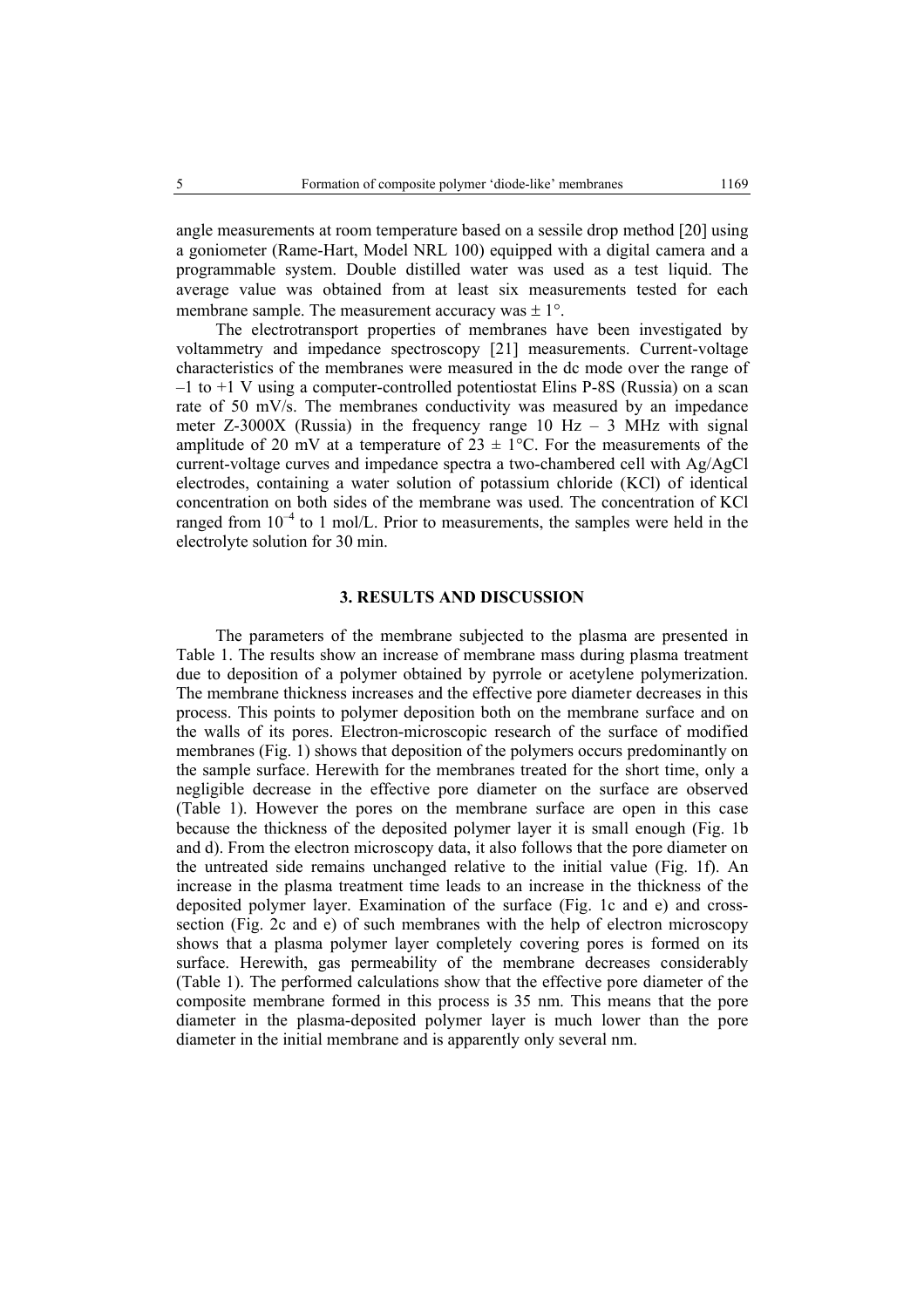As may be seen from the data of electron microscopy presented in Fig. 2, the plasma-formed polymer films grow comparatively fast in the thickness and cover the pores on the membrane surface. However, it is difficult to determine on the basis of these data how the plasma-formed polymers are distributed inside the membrane pores. It is also difficult to determine the pore geometry in the polymer layer deposited on the membrane surface. We may only assume how these processes actually occur. We assume that the polymer is deposited in the pore channels at a certain depth from their inlet, but this cannot be seen in microphotographs of the membrane cross-sections. Further investigations could give more complete information. Here, we wanted to present only a schematic representation of the proposed model of filling the PET TM pores during a plasma polymerization process. In the case of short treatment time, only formation of a thin polymer film on the membrane surface and internal pore surface at a certain depth from the inlet is observed (Fig. 3b). As a result, insignificant reduction of the effective pore diameter for the modified membranes is observed. An increase in the treatment time results in an increase in the film thickness on the membrane surface and further decrease in the pore diameter in the deposited polymer layer (Fig. 3c). A longer deposition time causes additional polymer growth on the top and across the pore inlet, resulting in the channel closing (Fig. 3d). Extended growth of the polymer film (Fig. 3e) will result in the complete covering of the pore channels in the deposited polymer layer. Thus, the deposition of the polymer layer on the surface of the initial track membrane with cylindrical pores, a change in the pore structure takes place. Pores acquire an asymmetric (conical) shape: the pore diameter remains unchanged on the untreated side of the membrane and significantly decreases on the side exposed to plasma.



Fig. 1 **–** SEM photographs of the initial PET TM surface (a), membranes treated by pyrrole plasma for 1 (b) and 5 min (c) and membranes treated by acetylene plasma for 10 (d) and 20 min (e); (f) is the back side of the initial membrane (untreated in plasma).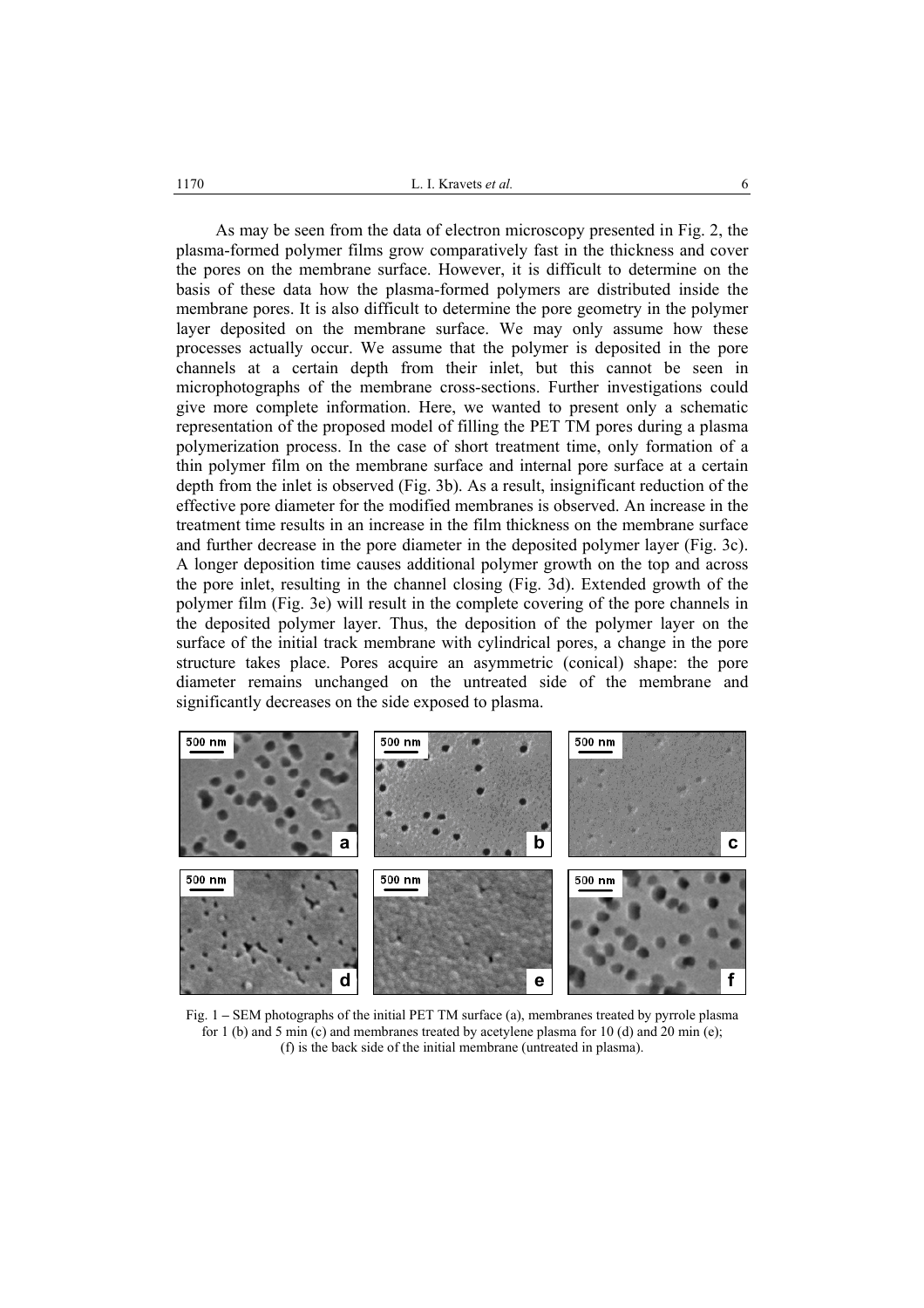The study of the surface properties shows that by processing the TM with pyrrole plasma, a slight increase of wettability is obtained. So, if the initial membrane is characterized by the value of the water contact angle equal to 65°, then for the plasma modified membranes the value of the water contact angle are on the average 51° (Table 1). For the membranes modified by acetylene plasma no improvement of the wettability of the surface is observed. Indeed, the values of the water contact angle are approximately similar and are on the average 64°. The results of the analysis of the XPS spectra of the films deposited by plasma are shown in Table 2. The analysis of the XPS spectrum of the plasma polymerized pyrrole (PPPy) film shows the presence of peaks related to atoms of carbon, nitrogen and oxygen. The presence of oxygen in plasma polymers is possible due to the presence of residual oxygen in the vacuum reaction chamber and subsequent oxidation of polymers on air that is characteristic for polymers synthesized by plasma [22]. For pyrrole, the carbon-nitrogen atoms ratio is equal to 4. For the polymers obtained by plasma, this ratio is higher, because part of the nitrogen is lost. This effect is more pronounced at longer deposition times. A detailed analysis of  $N_{1s}$  spectra of PPPy films shows they are of complex character due to the presence in polymer of =N− (397.1 eV) and −NH− (399.1 eV) bonds and a higher binding energy (401.6 eV) tail due to positively charged nitrogen  $-N^+$ –. Analysis of the C<sub>1s</sub> spectra of the PPPy films shows the presence of β-C in a pyrrole ring (283.3 eV) and  $\alpha$ -C in the ring (285.3 eV) C−H bonds, and C=N, C=O or C−O (288.1 eV). The presence of the oxygen-containing groups means that a part of the carbon atoms is in the oxidized state. High-resolution spectra of the  $O<sub>1s</sub>$  peak indicates that the predominant groups are O−C (533.9 eV) and O=C (531.8 eV). There is a small amount of O−N groups (528.8 eV) in the polymer. The presence of O−N bonds indicates that some of the nitrogen atoms are connected to oxygen. They apparently exist as functional end-groups.

| Plasma gas | Plasma<br>treatment<br>time<br>[min] | Increase<br>of the<br>sample<br>mass<br>$[\%]$ | Thickness<br>of the<br>polymer<br>laver<br>[nm] | Effective<br>pore<br>diameter<br>$\lceil nm \rceil$ | Water<br>contact<br>angle<br>[deg] | Rectification<br>coefficient in KCl<br>solution |                                           |
|------------|--------------------------------------|------------------------------------------------|-------------------------------------------------|-----------------------------------------------------|------------------------------------|-------------------------------------------------|-------------------------------------------|
|            |                                      |                                                |                                                 |                                                     |                                    | $10^{-2}$<br>$\lceil \text{mol/L} \rceil$       | $10^{-3}$<br>$\lceil \text{mol/L} \rceil$ |
|            |                                      |                                                |                                                 | 125.0                                               | 65                                 | 1.0                                             | 1.0                                       |
| Pyrrole    |                                      | 2.8                                            | 100                                             | 115.0                                               | 50                                 | 1.0                                             | 1.0                                       |
| Pyrrole    |                                      | 6.3                                            | 400                                             | 55.0                                                | 52                                 | 8.1                                             | 6.3                                       |
| Pyrrole    | 10                                   | 10.8                                           | 800                                             | 34.0                                                | 52                                 | 6.5                                             | 4.2                                       |
| Acetylene  | 10                                   | 8.2                                            | 150                                             | 105.0                                               | 65                                 | 1.0                                             | 1.0                                       |
| Acetylene  | 20                                   | 12.6                                           | 300                                             | 35.0                                                | 63                                 | 1.5                                             | 1.9                                       |
| Acetylene  | 40                                   | 15.8                                           | 600                                             | 26.0                                                | 63                                 | 2.6                                             | 2.0                                       |

*Table 1* 

Change of the membrane characteristics in the process of plasma treatment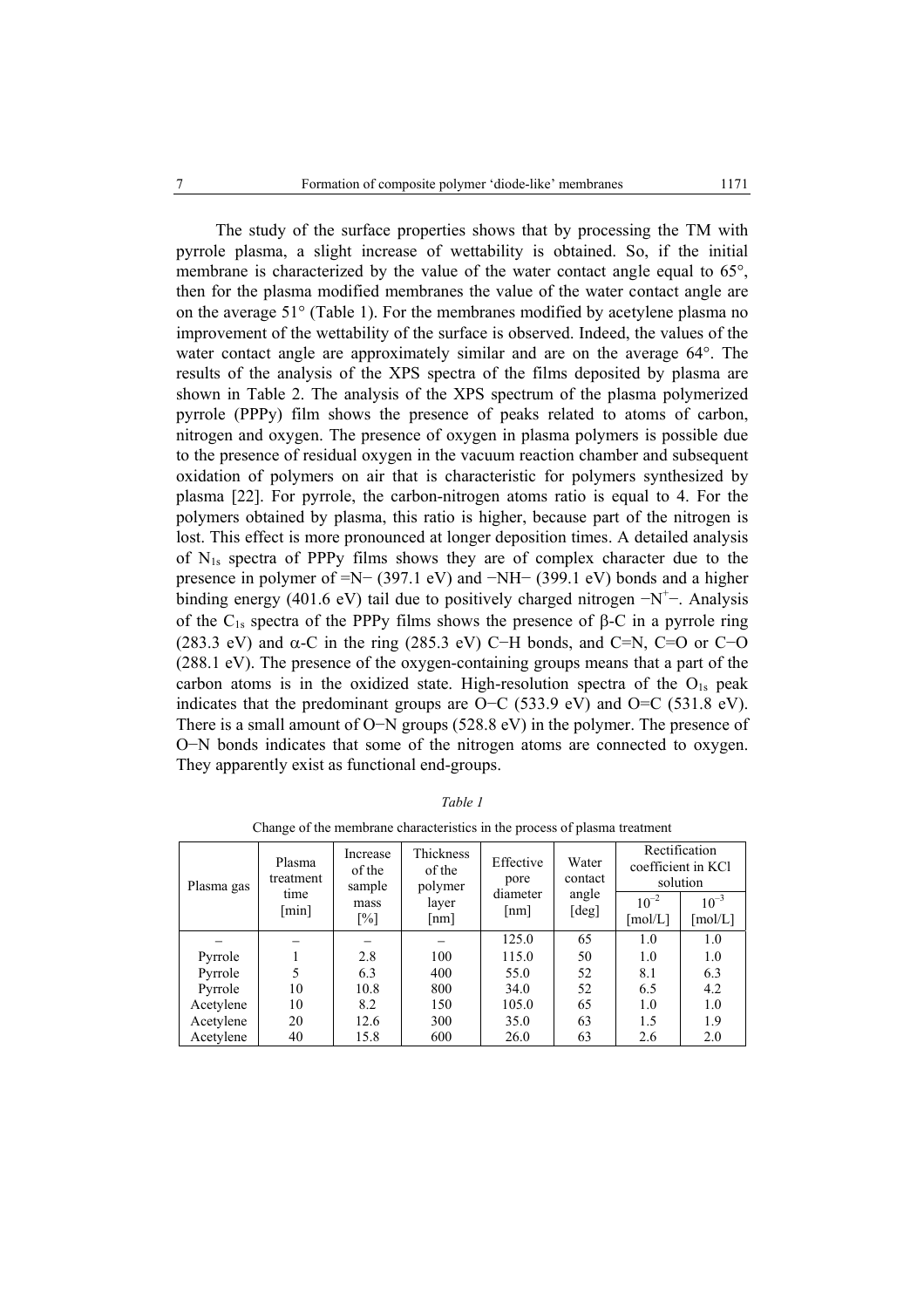

Fig. 2 **–** SEM photographs of the cross-sections of the initial PET TM (a) and membranes treated by pyrrole plasma for 1 (b) and 5 min (c) and membranes treated by acetylene plasma for 10 (d) and 20 min (e).

The investigation of the chemical composition of the PPPy film deposited on a silicon wafer sample directly in plasma reactor by FTIR-spectroscopy (Fig. 4a) shows absorptions compatible with the structure of polypyrrole synthesized by chemical or electrochemical methods; strong absorptions between  $3350 \text{ cm}^{-1}$  and 1642 cm<sup>−</sup><sup>1</sup> associated with N−H stretching and deformation bands and moderate absorptions at 1435 cm<sup>-1</sup> (ring vibrations), 1075 and 1030 cm<sup>-1</sup> (the aromatic C-H in plane bending) and 800 cm<sup>-1</sup> (the C−H out of plane bending mode). Therefore, the pyrrole rings remain as an important part of the plasma synthesized polymer. Another observation is that the band at  $3100 \text{ cm}^{-1}$  representing C–H stretching and the bands at 1030 and 1075 cm<sup>-1</sup> representing C-H in plane bending have become relatively weak in comparison of the polymer with monomer [23] and chemically synthesized polymer [24]. This decreasing in intensity of these bands indicates a corresponding reduction in the number of C−H bonds in the plasma polymer. From this study it is reasonable to conclude that polymerization has taken place through hydrogen abstraction of the C−H bands under the action of charged particles and vacuum UV-radiation of plasma. However, the existence of aliphatic C−H stretching absorptions  $(2800-3000 \text{ cm}^{-1})$  and  $-C=N$  stretching absorptions (2250 cm<sup>−</sup><sup>1</sup> ) indicates that some of the pyrrole rings in the polymer are fragmentized. Moreover, in the spectra, absorption band is observed at  $1270 \text{ cm}^{-1}$ due to stretching vibrations of groups C−O. It specifies that part of carbon atoms is in an oxidized state. Apparently, they also will exist as functional end-groups.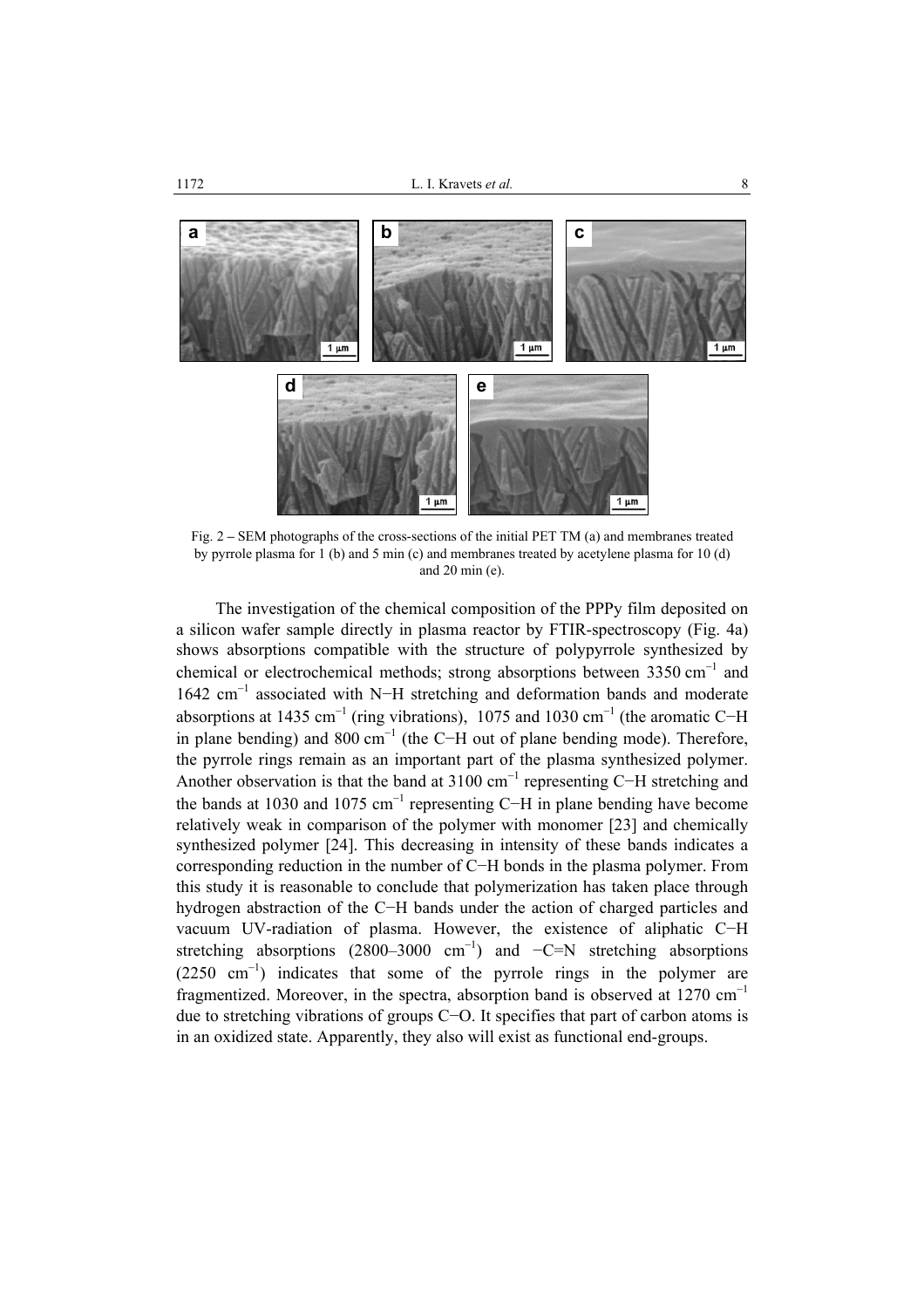

Fig. 3 **–** Schematic representation of the pore of the initial PET TM (a) and membranes with plasma polymerized polymer layer (PPPL) formed during plasma polymerization process.

|--|--|

Relative content of atoms in the plasma polymers

| Plasma-forming | Plasma<br>treatment time | Relative content of atoms [%] | Formula |      |                     |
|----------------|--------------------------|-------------------------------|---------|------|---------------------|
| gas            | minl                     |                               |         |      |                     |
| Pyrrole        |                          | 76.6                          | 11.7    | 11.7 | $C_4N_{0.6}O_{0.6}$ |
| Pyrrole        | 10                       | 78.5                          | 11.2    | 10.3 | $C_4N_{0.6}O_{0.5}$ |
| Acetylene      |                          | 80.9                          |         | 19.1 | $C_2O_{0.47}$       |
| Acetylene      | 10                       | 81.9                          |         | 18.1 | $C_2O_{0.44}$       |

The analysis of the XPS spectrum of the plasma polymerized acetylene (PPAc) films shows the presence of peaks related to atoms of carbon and oxygen (Table 2). The presence of oxygen in polymer is possible also due to the presence of residual oxygen in the vacuum reaction chamber and subsequent oxidation of PPAc on air. A detailed analysis of  $C_{1s}$  spectrum of the PPAc samples shows that it has a complex character due to the presence in the polymer of C−C/C−H (284.4 eV) and  $\text{-CH}_2$  (283.5 eV) bonds as well as some bonds of C–O (286.1 eV) and O–C=O (288.9 eV). The presence of the last two groups means that part of the carbon atoms could be bound to oxygen. High-resolution spectra of the  $C_{1s}$  peak indicates that the predominant groups are O=C (531.4 eV), C–O–C (532.8 eV) and  $-O-C-$  (534.6 eV). There is a small amount of ions  $O^{2-}$  (529.9 eV) in the spectrum. This also means that part of carbon atoms is bonded to oxygen. Apparently, these groups of atoms exist as functional end groups. Evaluation of the chemical composition of the plasma polymer by FTIR-spectroscopy (Fig. 4b) shows absorptions compatible with the structure of ethylene. So, there are a band at  $1600 \text{ cm}^{-1}$  in the spectrum which corresponds to stretching vibrations of the bonds C=C in olefins, a band at 1300 cm<sup>-1</sup>, corresponding to in-plane bending of C−H in −CH=CH2, a band at 900 cm–1, corresponding to in-plane bending of the bond C−H in RCH=CH2. Besides, in the spectrum there are absorption bands which are characteristic for acetylene. So, the spectrum contains a band at  $3300 \text{ cm}^{-1}$  which corresponds to stretching vibrations of the bond C−H in H−C≡; bands at 2198 cm–1 and  $2102 \text{ cm}^{-1}$  corresponding to stretching vibrations of triple bond C≡C in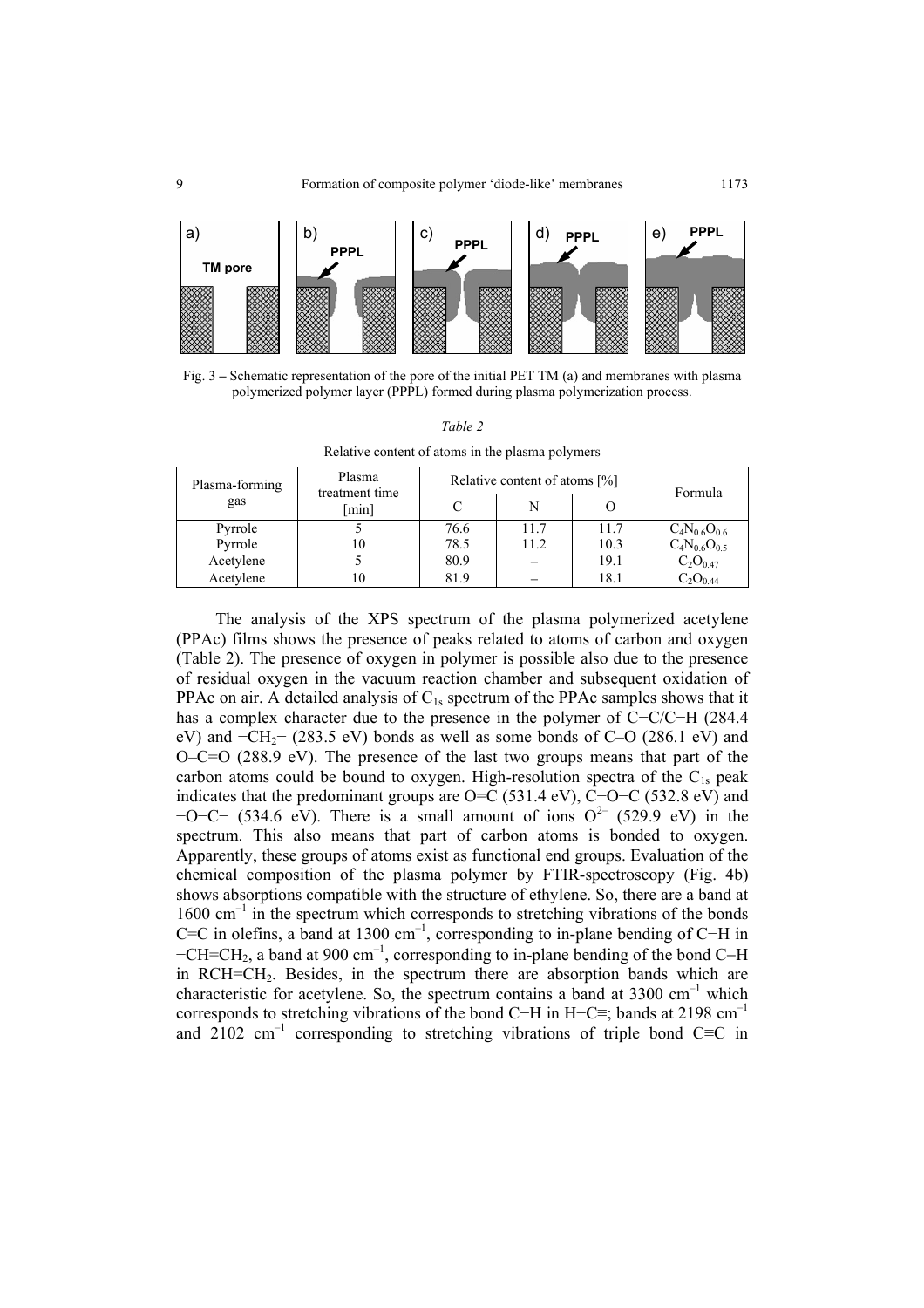R'−C≡C−R and H−C≡C−R as well as a band at 609 cm–1 which can be related to in-plane bending of groups H−C≡C−. Apparently, these groups exist as end ones on the polymer macromolecules. Data of the FTIR-spectroscopy thus confirm that fact that olefin groups are the basic structural element of the polymer synthesized from acetylene plasma. In addition to that, in the spectrum one can observe an absorption band corresponding to stretching vibrations of bond C−H in satiated hydrocarbons: at 2953 cm<sup>-1</sup> – asymmetric vibrations in CH<sub>3</sub>-groups, at 2928 cm<sup>-1</sup> – asymmetric vibrations in CH<sub>2</sub>-groups and 2870 cm<sup>-1</sup> – symmetric vibrations in СН3-groups. The spectrum also has the absorption bands corresponding to in-plane bending of CH<sub>3</sub> and CH<sub>2</sub>-groups: 1452 cm<sup>-1</sup> and 1376 cm<sup>-1</sup>, and a band at 750 cm<sup>-1</sup> which answers rocking vibrations of  $CH<sub>2</sub>$ -groups. Apparently, these groups are formed as a result of cross-linking and recombination processes in the discharge. In the spectrum one can observe also an absorption band at  $1020 \text{ cm}^{-1}$  due to the stretching vibrations of groups C−O, a band at 1150 cm<sup>-1</sup>, corresponding to stretching vibrations of C−O−C and absorption at 1720 cm<sup>-1</sup>, corresponding to stretching vibrations bond C=O, most likely, of carboxyl groups. The presence of the carboxyl groups in the surface PPAc layer is proved also by the results of research by the XPS method.

So, the deposition of the polymer films on the surface of PET track membrane by plasma polymerization method leads, to formation of composite membranes consisting of two layers. One of the layers corresponds to the initial membrane. A second layer is thin polymer film synthesized in plasma. The results of measuring the current-voltage characteristics of the membranes show that the conductivity of the initial membrane does not depend on the current direction (Fig. 5a) because the pores have symmetric (cylindrical) form. On the contrary, the analysis of the current-voltage characteristics of the plasma-modified membranes shows that their conductivity depends on the current direction (Fig. 5c and d). It means that the formation of the composite membranes possessing asymmetry of conductivity in electrolyte solutions (an effect of current rectification) takes place in this case. It should be noted however that appearance of conductivity asymmetry for the composite bilayered membranes is observed only in the case when a plasma polymerized layer covering pores is formed on the initial membrane surface. Thus, the thickness of the PPPy layer deposited under plasma treatment for 1 min is quite small (only 100 nm) and pores on the surface are not covered by plasma polymer. Therefore, the conductivity is not asymmetric for this membrane (Fig. 5b). On the contrary, plasma treatment for 5 and 10 min produces a polymer layer that completely covers the pores on the membrane surface. For this membrane the conductivity is asymmetric (Fig. 5c), *i.e.*, the membranes of such type can rectify a current. The size of rectification effect can be characterized by a rectification coefficient  $(k<sub>r</sub>)$  calculated as the ratio of values of the current in the opposite directions at a potential of  $+1$  and  $-1$  V. The conducted research shows that the rectification coefficient for the membrane treated by pyrrole plasma for 5 and 10 min in KCl solution with concentration  $10^{-3}$  mol/L are 6.3 and 4.2 respectively.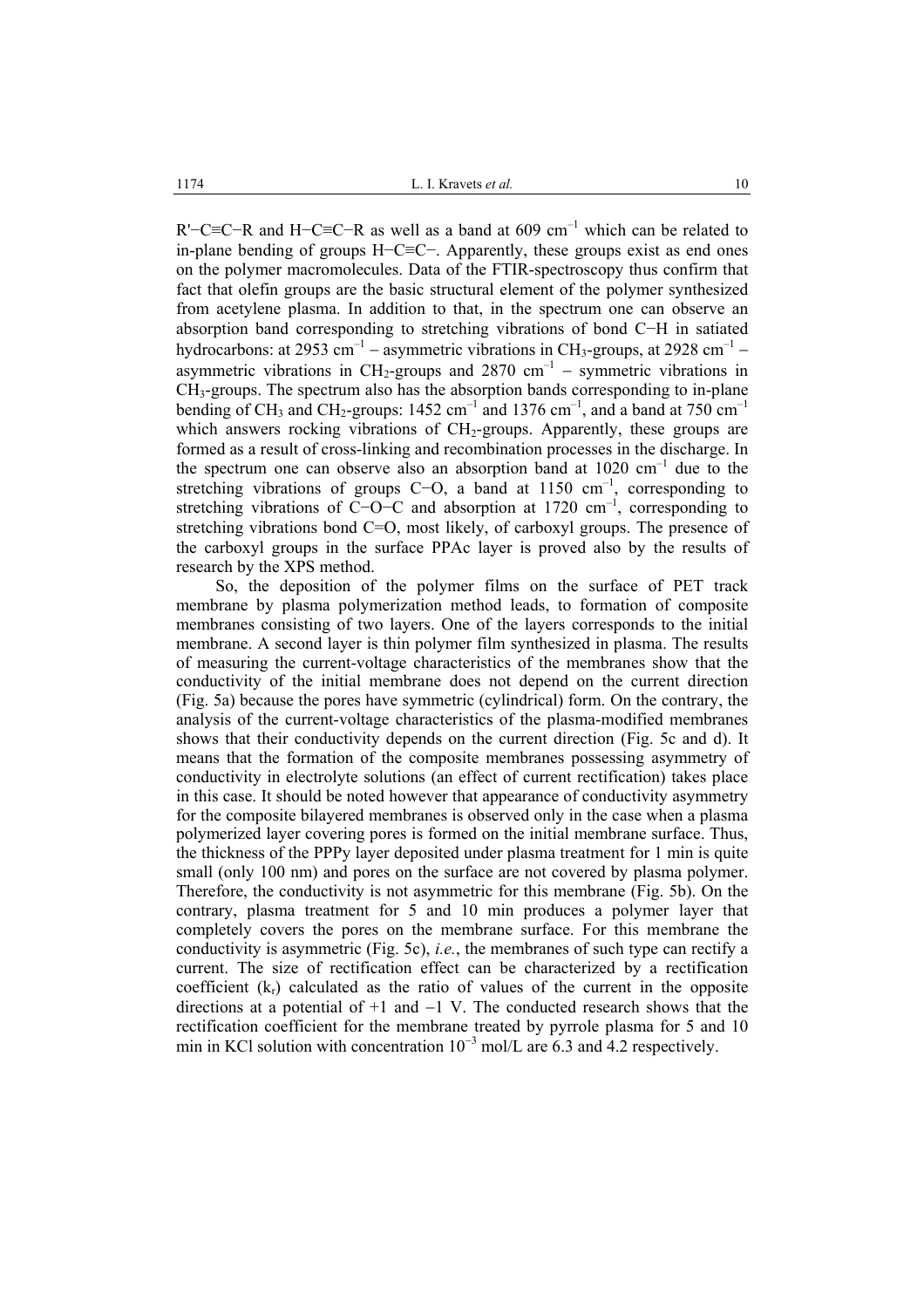

Fig. 4 – FTIR spectra of the plasma polymerized pyrrole (a) and acetylene (b) films deposited for 5 min on silicon plate.

For the membrane treated by acetylene plasma the same results are observed. The occurrence of the conductivity asymmetry for the composite membranes with a PPAc layer appears only in case when on the surface of the initial membrane there is a formation of a plasma polymer that closes the pores. So, at plasma treatment of membrane for 10 min the thickness of the deposited PPAc layer is quite small, and the pores are not covered on the surface and, as consequence, the asymmetry of conductivity in the electrolyte solution does not arise (Fig. 5b). On the contrary, at plasma treatment of the membrane for 20 and 40 min, on its surface a plasma polymerized layer of polymer is obtained that completely covers the pores. For the membranes of this type the asymmetry of conductivity is observed (Fig. 5d). The rectification coefficient for the membranes treated by acetylene plasma for 20 and 40 min in KCl solution with concentration  $10^{-2}$  mol/L are 1.5 and 2.6 respectively.

The appearance of conductivity asymmetry for the PET track membranes with a plasma polymerized layer on the surface can be interpreted as follows. In the treated by pyrrole plasma membranes there are both negatively and positively charged layers. Really, in a layer synthesized by plasma polymerization of pyrrole there are the nitrogen-containing groups, as our results have shown. They have positive charge in electrolyte solutions due to a protonation of nitrogen atoms. A layer of PET TM has a negative charge on the macromolecular segments due to dissociation of surface СООН-groups. Thus, in the treated by pyrrole plasma membranes there are both negatively and positively charged layers, *i.e.* the deposition of polymer film on the membrane surface by plasma polymerization of pyrrole vapors leads to creation of the bipolar membranes for which the effect of conductivity asymmetry is well-known [25]. The contact of two layers with antipolar conductivity, apparently, plays important role in appearing the conductivity asymmetry for composite membranes in the electrolyte solution under the electric field. The layer synthesized by the plasma polymerization of acetylene contains some amount of the cation-exchange oxygen-containing (apparently, carboxyl) groups, as our results have shown. In the electrolyte solutions,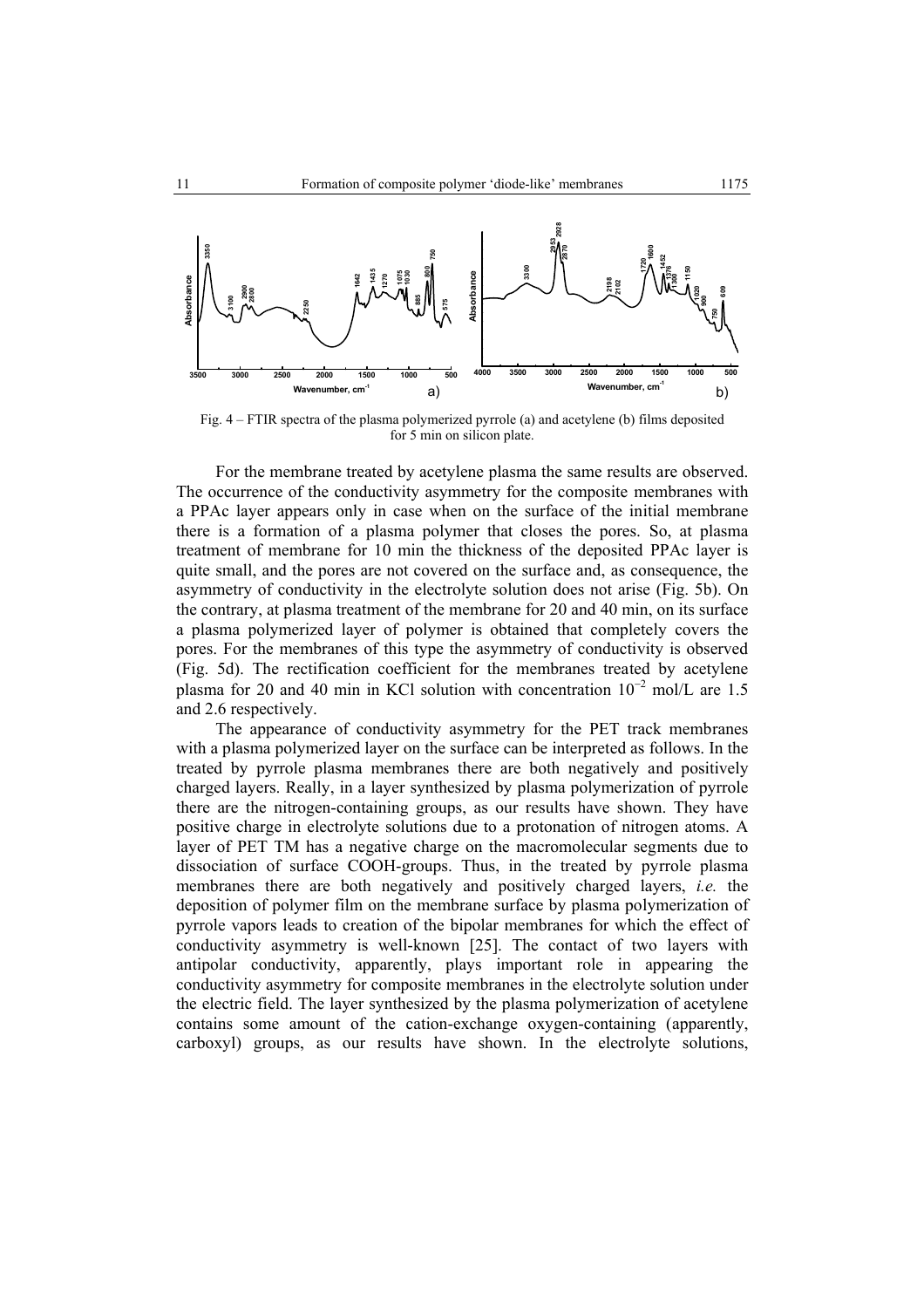dissociation of surface СООН-groups leads to formation of negatively-charged segments on the polymer chains too. Certainly, the concentration of COOH-groups on the surface of plasma polymers is smaller than the concentration of these groups on the surface of PET TM. Thus, in this case in the treated by plasma membranes there are two layers with different concentrations of carboxyl groups. The contact of two layers with different concentrations of the same functional groups plays important role in appearing the asymmetry of conductivity too. Besides, for the composite membranes a significant decrease in the pore diameter in the plasma deposited polymer is observed that is the cause for a change in the pore geometry. For PET TM with conical pores, the effect of conduction asymmetry is welldocumented [26]. According to the published data, the conduction asymmetry is due not only to the pore geometry, but also to the presence in the narrow part of the pores of a gel phase that results from swelling of the membrane surface layer or the presence of fixed charged groups on the pore surface. In other words, the appearance of the asymmetry of conductance in PET TM with a plasma polymerized layer of polymer, formed by plasma polymerization, on the surface can result from both the contact of two layers and a significant decrease in the pore diameter in the polymer layer synthesized in plasma, which changes the pore geometry.



Fig. 5 **–** Current-voltage characteristics of the initial membrane (a), membranes treated by pyrrole plasma for 1 min and acetylene plasma for 10 min in KCl solution with concentrations of  $10^{-3}$  mol/L (b), membrane treated by pyrrole plasma in KCl solution with concentrations of  $10^{-3}$  mol/L (c) and membrane treated by acetylene plasma in KCl solution with concentrations of  $10^{-2}$  mol/L (d).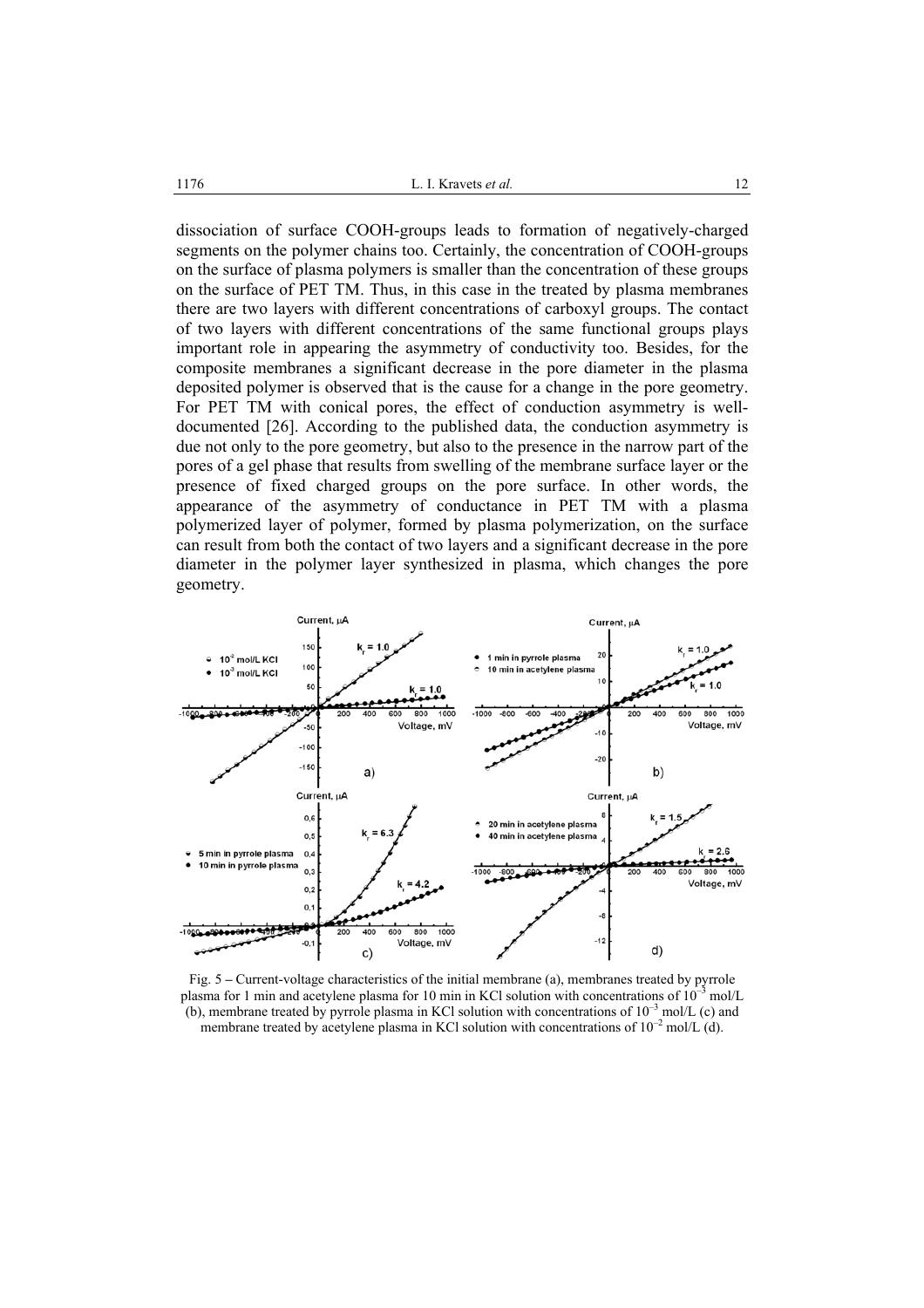

Fig. 6 **–** Dependences of the real admittance components on the frequency for the initial PET TM and membranes treated by pyrrole (a) and acetylene plasma (b) in KCl solution with concentrations of 1 mol/L.

Thus, our research has shown that the deposition of the layer of the polymer synthesized in plasma on the PET TM surface, leads to formation of composite membranes possessing the asymmetry of conductivity – the current rectification effect. In this respect, the obtained membranes are similar to the well-known semiconductor diode, but in the liquid state. There is a formal analogy between the conductance of the developed membranes in water solution of an electrolyte and of electrons and holes in a semiconductor. Hence, the PET TM with the PPPL on the surface can be considered as a matrix (diode) where the each layer contains the fixed on the pore surface charges one sign neutralized by mobile ions of the opposite sign (counter-ions). The appearance of the conductivity asymmetry for PET TM with a plasma polymer layer on the surface is observed not only in case of forming bipolar membranes, *i.e.* the membranes having two layers with antipolar conductivity. When forming composite membranes having two layers with different concentration of carboxyl groups in the surface layer, the produced composite membranes also possess the asymmetry of conductivity. This effect is caused by an important reduction of the pore diameters in the plasma polymer that results in changing the pore geometry, as well as an existence of an interface between two layers with different concentrations of carboxyl groups.

Research on the process of ion transport in the membranes under the action of electric current has been performed by the method of electrochemical impedance spectroscopy. Experimental data of the measurement of frequency spectra for the membranes studied in a KCl solution with concentration of 1 mol/L are presented as dependences of the real admittance components on the frequency in Fig. 6. One can see that in case of the modified membranes the increase of resistance is observed, which is the most essential at increasing the processing time in plasma. The obtained experimental data were processed with the help of the model suggested in [27]. According to this model, three components can be allocated during the ion transport through the membrane (both the initial and modified ones).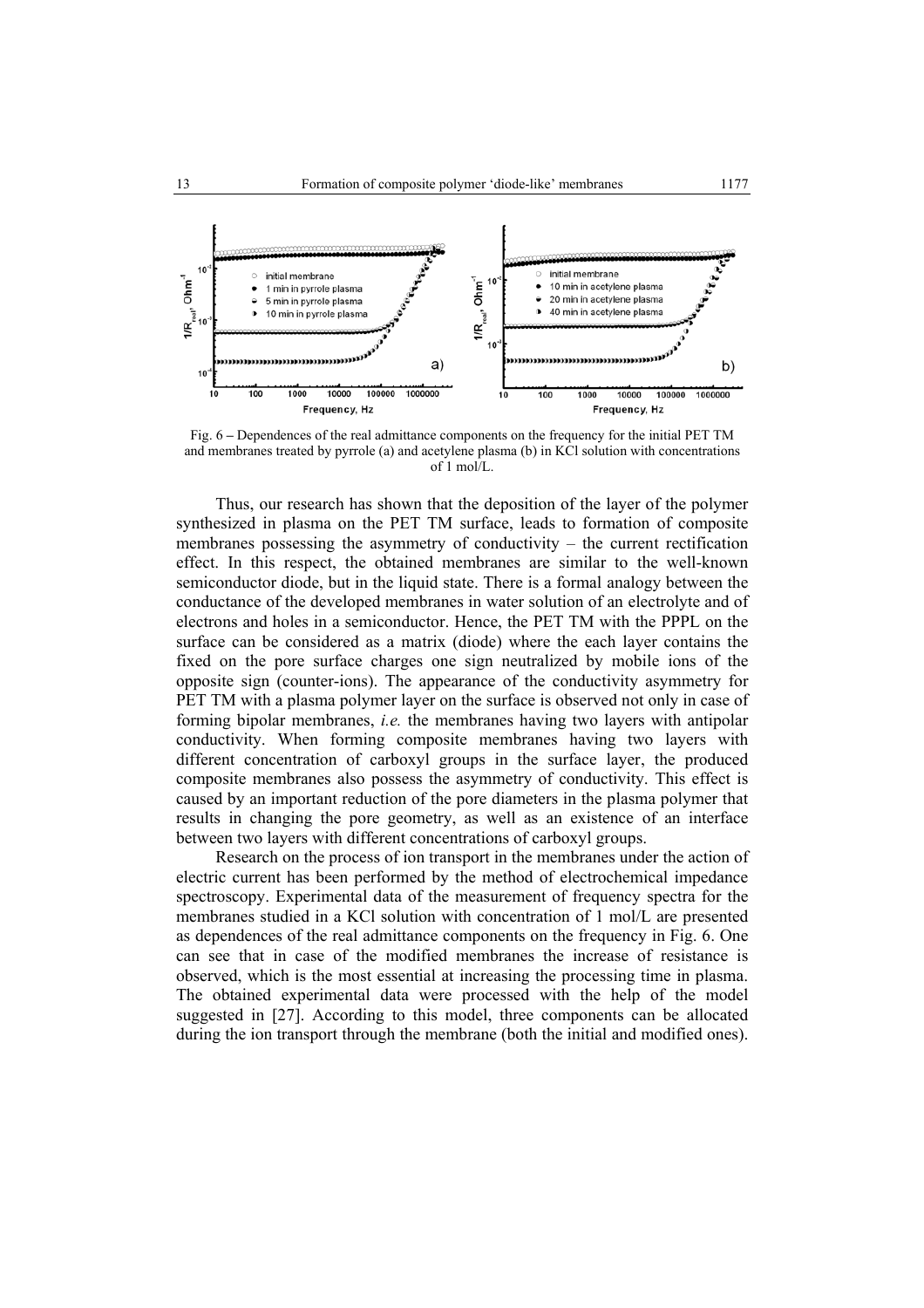First, ion transport in pores; secondly, ion transport through the interface membrane/electrolyte and, finally, ion transfer through the diffusion layers existing near the membrane surface. The ion transfer through the membrane under action of the current according to the given model is a mixed-diffusion one, and the resulting rate is determined by the ion transport through the membrane and through the interface membrane/electrolyte as well as through the diffusion layers of the solution near the membrane surface. Analysis of the experimental data shows that resistance of ion transfer in pores for composite membranes (determined by the sum of resistances of each layer) at an increase in the thickness of the plasmadeposited polymer layer grows, which may be explained by narrowing of the pore channels and growing membrane thickness. A significant increase in the resistance of ion transfer through the interface is also observed for composite membranes. Most probably, this value for modified membranes should be considered as resistance of ion transfer through the membrane/electrolyte interface combined with resistance of ion transfer through the interface between the initial membrane and plasma-deposited polymer layer, where there is the potential jump caused by occurrence of the concentration polarization phenomenon.

#### **4. CONCLUSION**

Summarizing the obtained results, one can conclude that the conductivity of the initial PET track membranes in the electrolyte solutions does not depend on the current direction. The deposition of the polymer layer by the plasma polymerization method, resulting in formation of a polymer layer that covers the pores on the membrane surface, leads to the creation of a composite bilayered membranes possessing asymmetry of conductivity in electrolyte solutions – a rectification effect similar to that of p-n junction in semiconductors. This effect is due to the plasma-deposited polymer layer producing the change of membrane pore geometry and the formation of an interface between two layers with oppositely charged functional groups or with different concentrations of carboxyl groups. Studies of composite membranes using the impedance spectroscopy technique have shown that they are characterized not only by increase in the ion transfer resistance in pores, but also by a significant increase in the resistance of ion transfer across the interface between the initial membrane and plasma-deposited polymer layer.

### **REFERENCES**

1. T. D. Brock, *Membrane Filtration: A User's Guide and Reference Manual*, Science Tech., Inc., Madison, 1983.

<sup>2.</sup> F. Garbassi, M. Morra, E. Ochiello, *Polymer Surface from Physics to Technology*, John Wiley & Sons, New York, 1994.